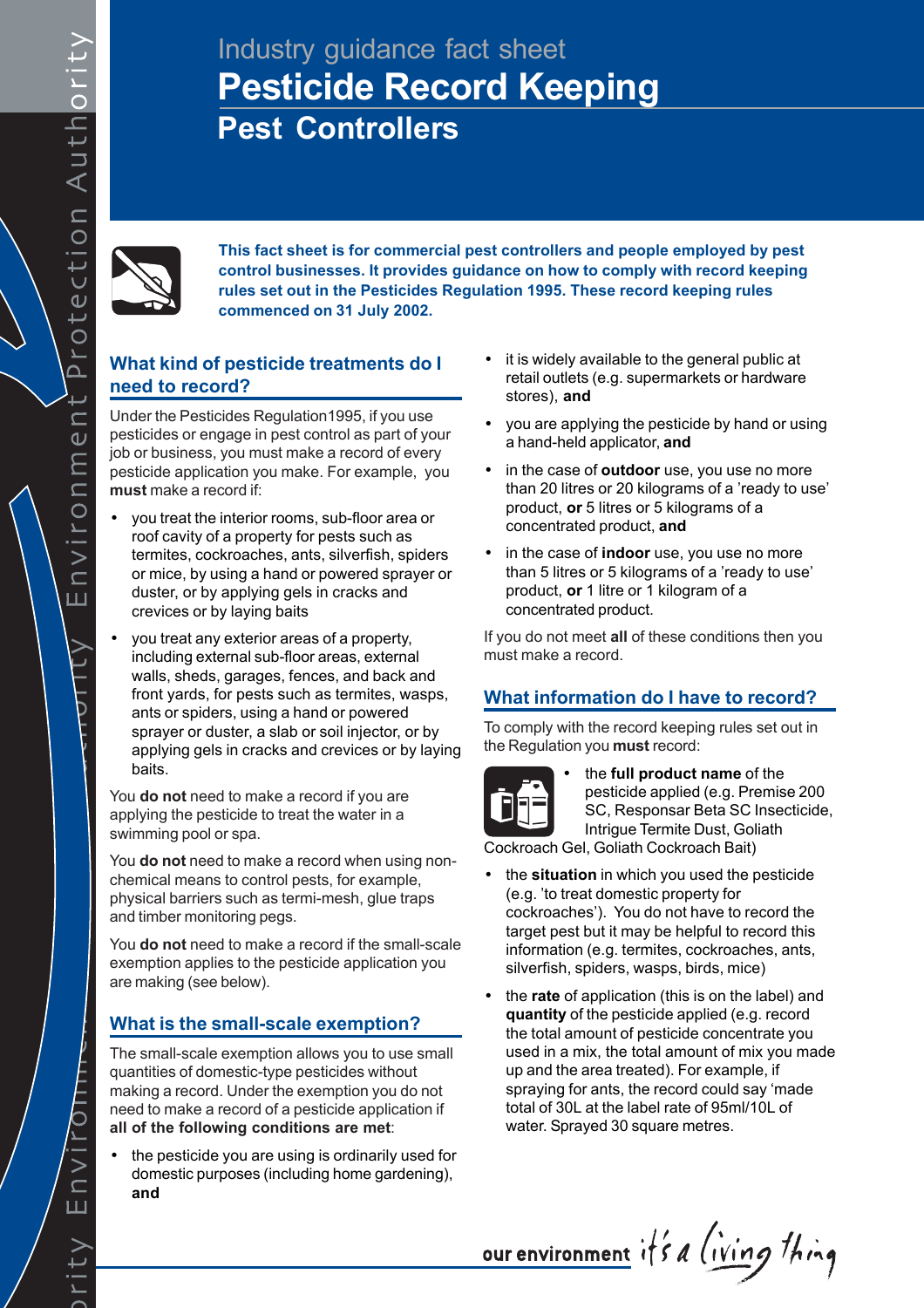

• a description of the **equipment** used to apply the pesticide (e.g. hand sprayer, power sprayer, hand duster, power duster, soil injector, slab injector)

• the property **address** and the **area** where the pesticide was used (e.g. interior, exterior, subfloor, roof cavity). This can be recorded on a sketch or map of the area treated. If you are spraying interior areas, you need to record the names of the rooms treated.



• the **date** and the **time** of the application, including the time that you started and finished the job

• the **name, address and contact**

**details** of the person who applied the pesticide. If you applied the pesticide yourself, write down your own details. If you employed someone to apply the pesticide, then that person must record **their** name, as well as your **name, address and the contact details** as their employer.

• the name, address and contact details of the **owner** or **the person who has the management or control** of the property where the pesticide was applied.



if the pesticide was applied **outdoors** and **through the air using spray equipment,** then you must make a record of weather conditions. You **must** record:

– an estimate of the **wind speed and direction** at the start of the application and any significant wind changes during the application (you can use the Beaufort scale to help estimate the wind speed). Copies of an adapted Beaufort scale is included on the last page of this fact sheet and is also available from the EPA's Pollution Line on 131 555 or at www.epa.nsw.gov.au/envirom/ beaufort\_scale.pdf). If the wind speed and direction are variable, you should note this (e.g. 'wind light and variable').



– if **other weather conditions** are specified on the label as relevant to the proper use of that

pesticide (such as temperature, humidity, rainfall etc) you must record a description of these weather conditions at the start of the application and any significant changes in these conditions during the application. For example, if the label says 'do not apply when temperatures are above

30°C' then you should record the temperature at the start of the application and also any significant temperature changes that occur during spraying.

## **What if I use more than one pesticide in a job?**

If you use more than one pesticide in a job, you do not need to create a separate record for every pesticide. You can make one record, **but** you must make sure that it includes **details** on **all the pesticides** you used (e.g. the full product name of each pesticide, the situation treated with each pesticide, rate and quantity and equipment used for each pesticide, a delineation of the area treated and the date and times of each application).

## **Who is recorded as the owner/occupier if the property is vacant?**

Under the Regulation, you must record the name, address and contact details of the owner or the person who occupies the property. The 'occupier' is the person who has the management or control of the place where the pesticide was applied. Depending on the particular facts, it may be the owner of the land, a person in charge such as a farm manager, a managing agent (e.g. real estate agent), a lessee or rental occupier.

Where a property is vacant, a good rule of thumb is to record the name, address and details of the person who ordered or contracted the pesticide work. Generally this person would be considered to have the control or management of the premises.

#### For example:

An owner of a vacant apartment appoints a real estate agent or other property manager to lease and maintain their property. The agent or property manager (as the managing agent) either applies the pesticide themselves or they engage a pest control operator to apply the pesticide. In either case the name, address and contact details of the managing agent should be recorded as the 'occupier' of the premises.

#### or

The owner of a vacant rural property appoints a managing agent to lease and maintain the property. The managing agent engages a pest control operator to treat the farmhouse on the property. The pest control operator should record the name, address and contact details of the managing agent as the 'occupier' of the premises.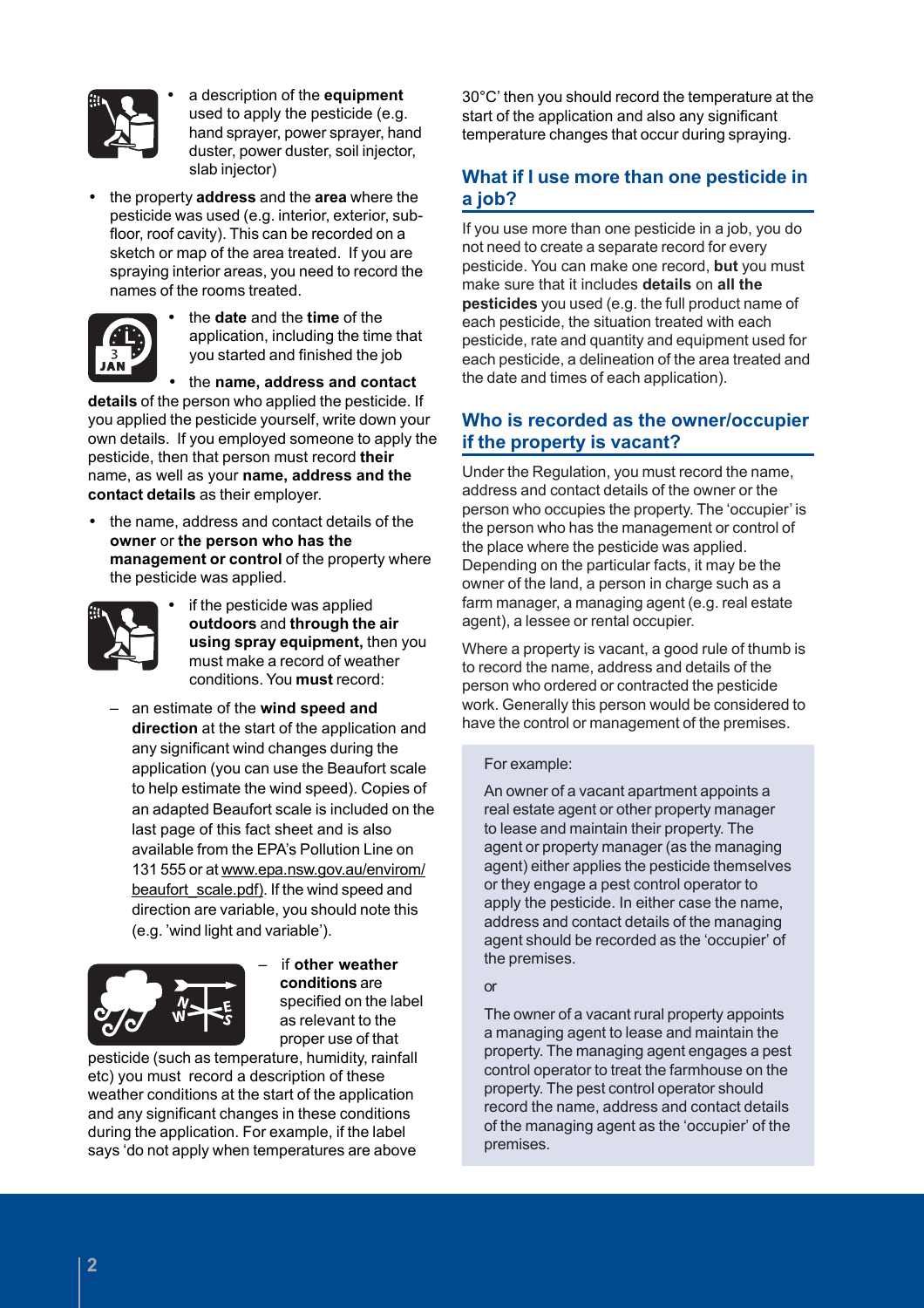If a property is tenanted, you may record the details of either the owner **or** the person with management or control of the premises (i.e. the tenant or the property manager). As with vacant properties, a good rule of thumb is to record the name, address and contact details of the person who ordered or contracted the pesticide work.

# **What form do I use?**

The EPA has a sample record keeping form that you can use if you wish to, but you can make your record in any way you want, providing each record includes the information required. If you already make records for other purposes, you can simply add to that record any of the requirements listed above that are not already in that record.

## **Who makes the record?**

If you applied the pesticide yourself, then it is your responsibility to make the record. You can get someone else to write it down for you but it is up to you to make sure the record is made and that it is accurate. **Records must be made in English.**

## **When do I make the record?**

If you need to make a record you must do so within 24 hours of applying the pesticide.

## **Who keeps the record and for how long?**

If you are required to make a record, you must keep the record for three years.

However, if you are contracted to carry out pest control operations for or on behalf of a **public authority** *or* if you apply pesticides to a **golf course or bowling green** *or* if you apply pesticides in connection with **agricultural farming or forestry operations**, you must:

• keep a copy of the record for three years **and** give a copy of the record to the owner or the person who has the management or control of the land on which the pesticide was applied.

## **More information**

More information and a sample record keeping form is available from your local EPA officer or by phoning the EPA's Pollution Line on **131 555** (cost of a local call) or from the EPA's website at www.epa.nsw.gov.au/pesticides/risintro.htm. A copy of the *Pesticides Act 1999* and Pesticides Regulation 1995 can be obtained from the NSW Government Printing Office or viewed on the NSW Government website at www.legislation.nsw.gov.au.

Fact sheets about record keeping and other pesticide applications specific to particular industries are also available from the EPA, including pesticide applications by landlords, councils and greenkeepers. Fact sheets about broadacre farming, livestock, horticulture and baiting are also available.